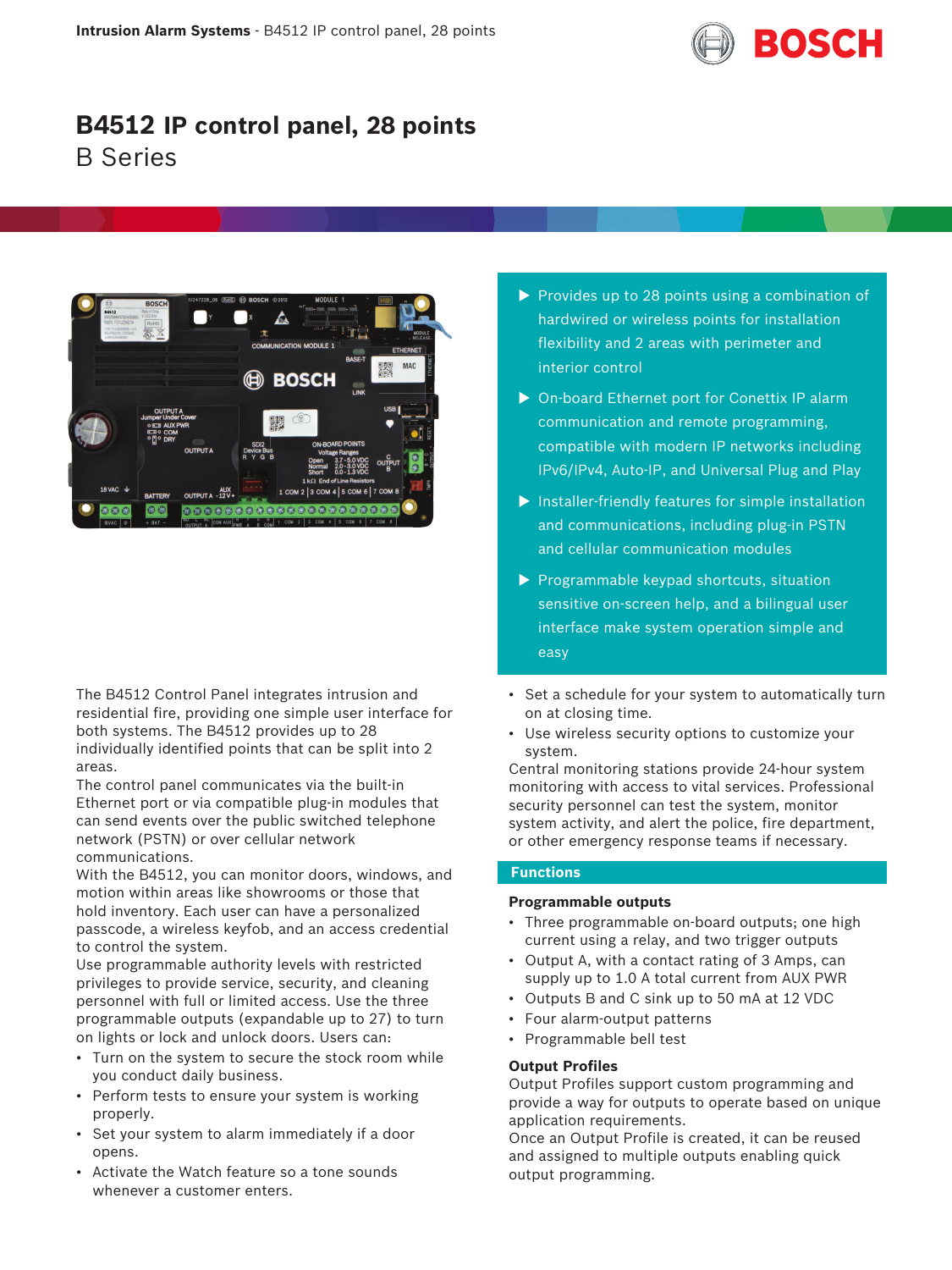You can create Output Profiles that define how an output operates when specific events occur. Output Profiles provide a way to assign and use consistent output effects throughout the system.

#### **Point response**

- 20 custom point profiles
- Selectable point response time
- Cross point capability
- Fire alarm verification
- Dangerous gas indicator includes carbon monoxide
- Watch mode

# **User interface**

- Supervision of up to 8 keypads
- Custom keypad text is fully programmable through RPS
- Full function menu including custom functions
- Authority by area and 32 character name for each user
- 14 custom authority levels to restrict system features that each user can access
- Programmable primary and secondary language by user and keypad
- 12 available languages (any two can be concurrently used)

#### **User interface languages**

The following table shows the available languages per keypad type.

|            | B915/<br><b>B9151</b> | B920/<br><b>B925F/</b><br><b>B926F/</b><br><b>B926M</b> | <b>B921C</b>       | <b>B930</b> | <b>B940W/</b><br>B942/<br><b>B942W</b> |
|------------|-----------------------|---------------------------------------------------------|--------------------|-------------|----------------------------------------|
| English    | V                     | V                                                       | $\boldsymbol{\nu}$ | V           | V                                      |
| Chinese    | V                     |                                                         |                    |             | V                                      |
| Dutch      | V                     | ✔                                                       | V                  | ✔           | V                                      |
| French     | V                     | ✔                                                       | ✔                  | V           | $\mathbf{v}$                           |
| German     | V                     | V                                                       | V                  | V           | V                                      |
| Greek      | V                     |                                                         |                    |             | V                                      |
| Hungarian  | V                     | V                                                       | V                  | V           | V                                      |
| Italian    | V                     | V                                                       | ✔                  | V           | V                                      |
| Polish     | V                     |                                                         |                    |             | V                                      |
| Portuguese | V                     | V                                                       | V                  | V           | V                                      |
| Spanish    | V                     | $\mathbf v$                                             | ✔                  | ✔           | V                                      |
| Swedish    | V                     |                                                         |                    | ✔           | ✓                                      |

#### **Area configurations**

Area programming offers a wide selection of different system configurations. Make area arming conditional on other areas (master or associate), if desired. You can configure any area for perimeter and interior arming, not requiring a separate area for this function. For higher security applications, the Area Re-Arm feature guarantees that areas are always rearmed, and are disarmed for no longer than a specific, configurable, amount of time (for example, service time).

# **Custom functions**

For added convenience, the installer can program custom functions that allow customers to complete complex tasks with one simple action. For example, a custom function can bypass a group of points and arm the system, allowing the user to perform these functions with one easy command. Users can activate custom functions with a keypad, keyfob, token, or card, or the control panel can activate a function in reaction to a faulted point, or automatically through a scheduled event (SKED).

### **Passcode security**

- Two-man rule. Requires two people with two unique passcodes to be present at the time of opening.
- Early ambush. Allows users to verify that the facility is safe by requiring two passcodes. The control panel sends a duress event if the user does not enter the passcode a second time after inspecting the premises.
- Dual authentication. Requires two forms of identification before processing certain system commands, including turning off the system and opening doors. A standard system user must have a passcode, a credential (token or card), and appropriate command authority permissions.

#### **Easy exit control**

The control panel changes from one On (armed) state to another without turning off (disarming) the system. For example, if you change the state from Part On (Perimeter Arm) to All On (Master Arm), the control panel complies and reports the change. Easy exit control reduces the number of keystrokes, simplifying system operation.

**Programmable passcode-controlled menu list**

Passcode-controlled shortcuts provide users only with the options and information pertinent to them, simplifying system operation.

# **Flexible control**

The system provides the flexibility to choose added convenience or high security. For example, you can restrict to a keypad's immediate local area turning on (arming) and turning off (disarming) the system with a passcode, even if the user has access to other areas. This is particularly useful for high security areas,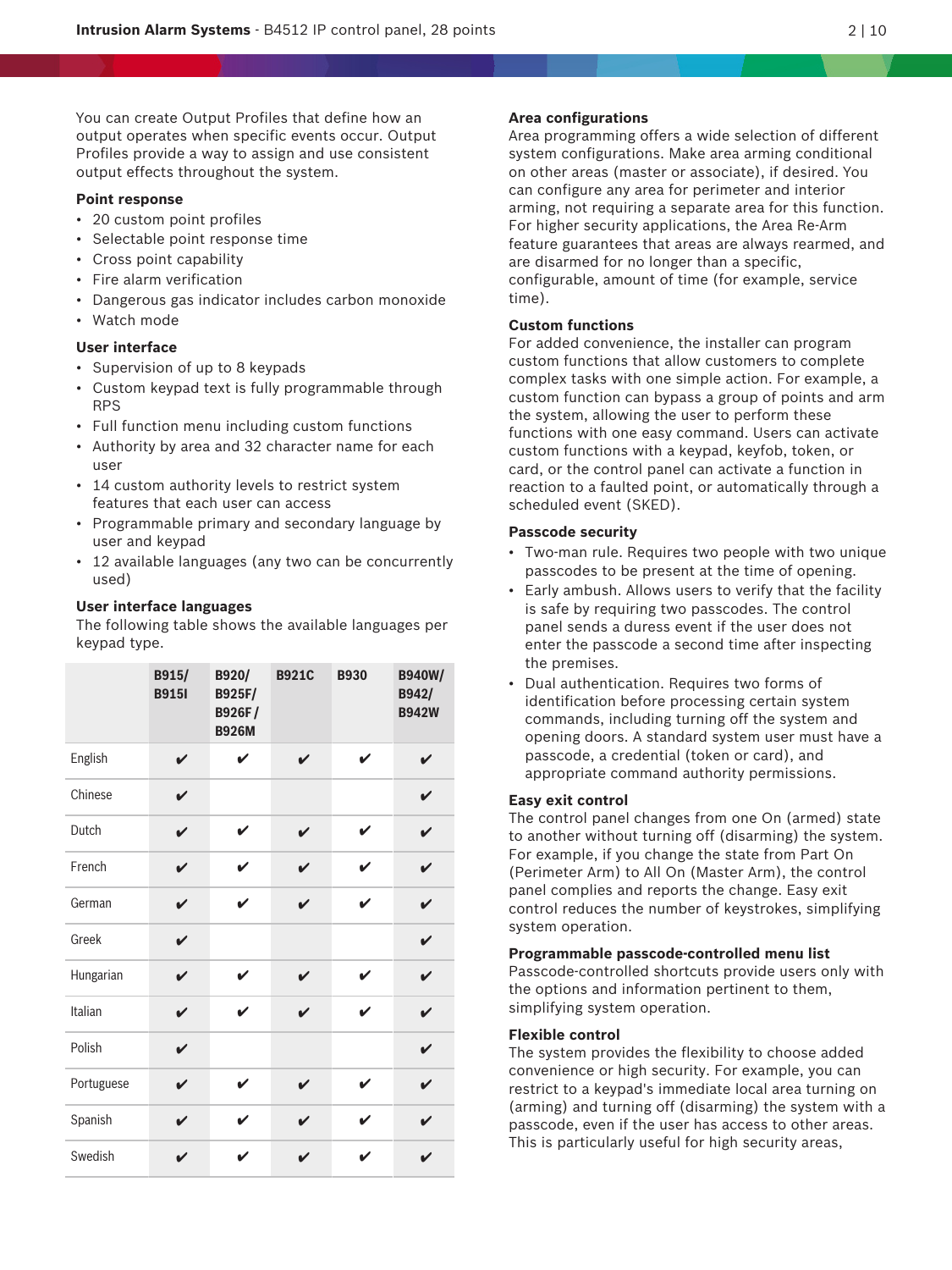where a user may have access to the area, but would prefer to only turn off (disarm) the area individually rather than with the rest of the system.

#### **Monitor Delay/Delayed Response**

Create a special point profile that delays the reaction of a point for a specified time (up to 1 hour in minutes and seconds). This delay provides time for the specified condition to reset before activating any annunciation. The system can annunciate locally and send a report, if desired. When the system is armed, the point can respond like a normal point - providing dual functionality. Use this feature to ensure that perimeter doors have not been propped open, or to monitor critical areas such as computer rooms and safes, for example.

#### **System users**

The system supports up to 32 users. Each user can have a personalized passcode, a wireless keyfob, and an access credential to control the system. You can assign passcodes to one of 14 customized authority levels in each area and can be restricted to operate only during certain times. Programmable primary and secondary language by user and keypad; select from English, Chinese, French, Greek, Hungarian, Italian, Polish, Portuguese, and Spanish.

#### **Route groups and destinations**

The control panel can send reports to four different route groups using one primary and up to three backup destination devices for each route group.

#### **Reporting capabilities**

The control panel has flexible communications for most central station receivers with reporting capabilities such as:

- Individual point numbers
- Opening or closing reports by user and area number
- Remote programming attempts
- Diagnostic reports

# **Destination test**

It is possible to send test reports to each and all destinations within each route group.

# **Communication formats**

The control panel sends reports in these formats:

- Contact ID (PSTN)
- Modem4 (PSTN)
- Conettix Modem4
- Conettix ANSI-SIA Contact ID
- ANSI-SIA DC-09
- **i Notice**

# **UL and ULC LISTED applications**

ANSI-SIA DC-09 format is not available for UL and ULC LISTED applications.

# **IP communication**

The control panel can use IP to communicate with a Conettix D6600 or a Conettix D6100IPv6 communications receiver/gateway. Use one of the following for IP:

- The on-board Ethernet connection
- Ethernet Communication Module: B426
- Plug-in cellular communicator: B442/B443/B444-A/ B444-V

Conettix IP communication provides a secure path that includes anti-replay/anti-substitution features, and enhanced security with up to AES 256-bit encryption (using Cipher Block Chaining (CBC)). The control panel supports Domain Name System (DNS) for both remote programming and central station communication. DNS provides ease of use, eliminating the need to use static IP addresses as your reporting destination, and accommodates a simple solution for central station disaster recovery. The control panel supports both IPv6 and IPv4 networks.

#### **Communication paths**

The control panel accommodates up to four separate phone and four separate network paths to the central station receiver. When resetting alarms or turning a system on and off, the user is identified by name and number.

# **Personal notification**

The control panel can send text messages and emails for personal notification over Ethernet or using a cellular communicator. You can configure up to 16 destinations using a combination of cellular phone numbers and email addresses. The control panel sends notifications in the user's programmed primary language.

# **Firmware updates**

Remote firmware updates are available.

#### **A wide variety of input options**

Each point:

- Single 1 kΩ, single 2 kΩ, dual 1 kΩ (1 kΩ + 1 kΩ), and No EOL (end-of-line) (EOL) resistor options (for on-board and B208 inputs)
- Programmable for Fire, Intrusion, Gas, and Supervisory devices
- Supports hardwired and wireless devices
- Supports IP cameras by Bosch as point and output devices

#### **IP camera support**

The control panel can integrate directly with Bosch IP cameras, using them as fully supervised points and outputs.

Integration of cameras allows the camera's video motion detection to activate points on the control panel. The IP Camera Point Source now includes two wired inputs of an IP camera. The control panel's virtual outputs (IP camera output source) can be configured to trigger camera actions, including sending video snapshots via email.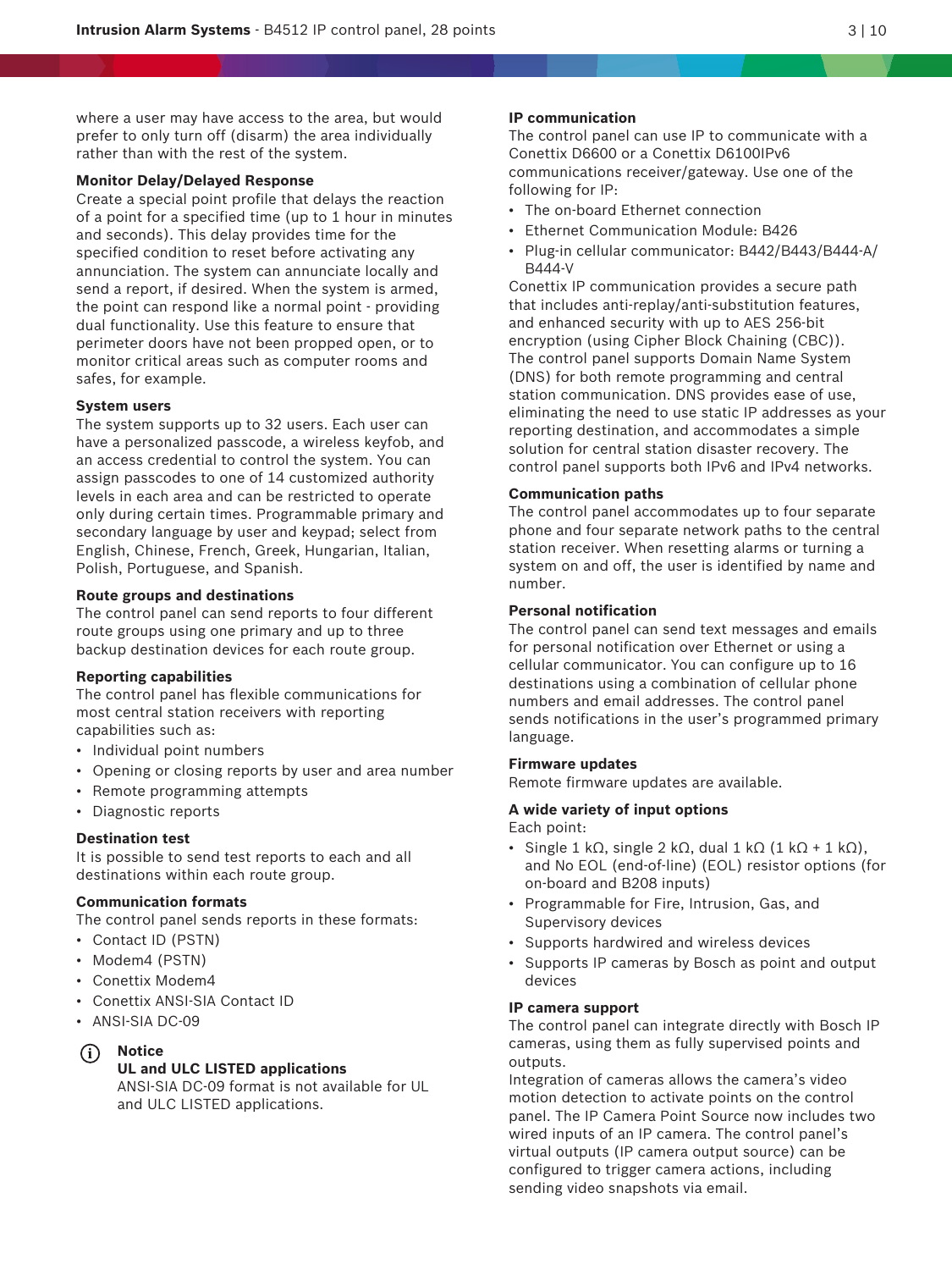#### **Security and fire detection**

The control panel provides eight on-board points, and up to 20 additional off-board points (depending on model and expansion interfaces). You can program individual points to monitor some types of burglar alarms, fire alarms, and supervision devices.

#### **Event log**

The event log stores local and reported events. The event log includes information such as time, date, event, area, point, and user. View the event log from a keypad or use RPS to remotely retrieve event information. When the event log reaches a programmed threshold of stored events, it can send an optional report to a receiver.

The log stores up to 127 local and reported events.

#### **Scheduled events (SKEDs)**

The internal clock and calendar start individually scheduled events (SKEDs). SKEDs perform several functions such as turn on or off, relay control, or point bypassing.

The control panel offers:

- Five scheduled events with up to 25 different functions
- Two opening windows and two closing windows
- Two user group windows
- Day-of-week, date-of-month, or holiday only schedules
- One holiday schedule of 366 days (leap year)

#### **Programming**

Installers can perform limited programming on-site with a keypad (critical parameters; such as account IDs, central station and RPS IP addresses and phone numbers, reporting formats, and more). They can also do full programming on-site or remotely (attended or unattended) with RPS. A programmable system passcode prevents unauthorized remote programming.

The following table shows the available languages for RPS

|            | <b>RPS programming</b> | <b>RPS custom text*</b> |
|------------|------------------------|-------------------------|
| English    |                        | V                       |
| Dutch      |                        | V                       |
| French     |                        | ✔                       |
| German     |                        | ✔                       |
| Hungarian  |                        | ✔                       |
| Italian    |                        | ✔                       |
| Portuguese |                        | ✔                       |
| Spanish    |                        | ✔                       |

|         | <b>RPS</b> programming | <b>RPS custom text*</b> |
|---------|------------------------|-------------------------|
| Swedish |                        |                         |

\* RPS custom text is text, that can be entered in RPS and which will then be displayed on keypads and on the mobile app.

#### **Diagnostics**

Keypads and RPS offer diagnostic help for monitoring and troubleshooting. The diagnostics features allow you to view the status of the wired and wireless devices. The features provide the status of the control panel and its connected devices, such as firmware version, power, and missing conditions. View the status of each area.

#### **3rd Party Integrations**

The control panel provides options for integration with software applications and solutions. Depending on the application, options include a Bosch SDK, RPS-API, Bosch proprietary MODE 2 or OPC interface. The OPC interface enables key DA (Data Access) and AE (Alarms & Events) to integrate with the Bosch BIS solution or 3rd party OPC Classic systems.

#### **Bosch Video Management System integration**

With Bosch Video Management System (Bosch VMS) and an intrusion system, the VMS operator has a single user interface to monitor and control the intrusion system combined with video surveillance. With Bosch VMS and a control panel, the operator can, for example:

- View videos triggered by intrusion events, including all relevant information such as areas, point, and user show in the display with the event.
- View areas, points, outputs, and doors with their statuses - on the Bosch VMS map, providing the exact location in the system.
- Turn on (arm) and turn off (disarm) areas.
- Bypass and unbypass points.

Requirements to integrate Bosch VMS with a control panel:

- A licensed Bosch VMS system using Professional Editions v5.5 or higher or Bosch VMS Enterprise.
- Edition v5.5 or higher.
- Expansion license to integrate the intrusion control panel. One license needed per control panel. Order number MBX-XINT-xx for the expansion license added to a Bosch VMS base license. Refer to the Bosch Video Management Software product page on the Bosch website, www.boschsecurity.com.
- Access to the control panel account and Remote Programming Software (RPS).

#### **Bosch Security Manager Mobile App**

The Bosch Security Manager app allows users to control their security systems remotely from their smart devices. Users can:

• Easily view their system's status at a glance via the advanced and colorful design of the app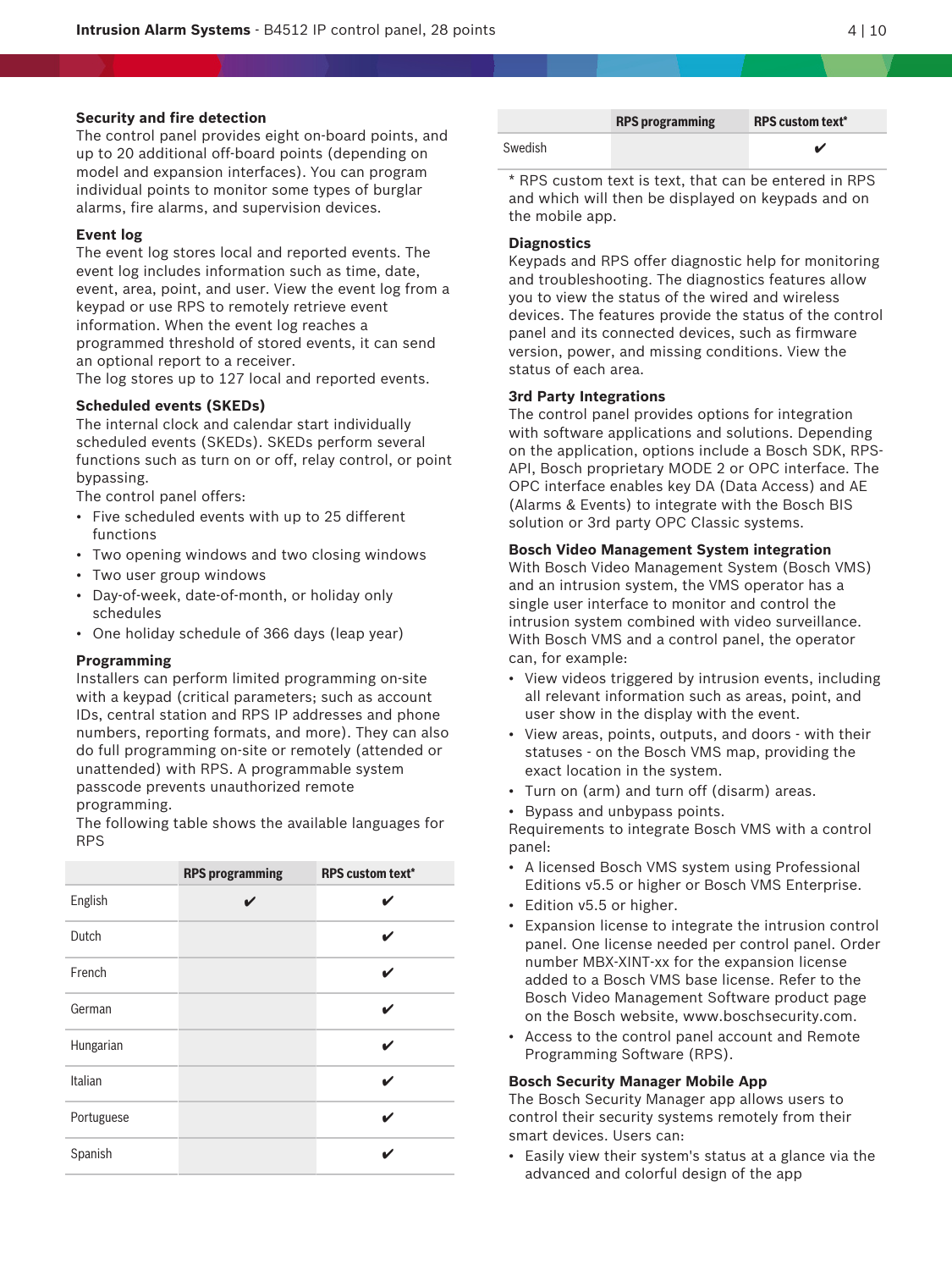- Turn the security system On or Off (either the entire system or specific areas)
- Receive and filter event-driven push notifications
- View full event history for their system
- Add, edit, and delete users in their system
- Control outputs and doors
- View live video from Bosch IP cameras
- Access their panels from any device just by logging into the app with a Bosch ID (panels are now linked to an account and not a device)

Full functionality requires panel firmware 3.10 or higher and integration with the new Installer Services Portal. App users must have a valid email account and must be invited to the app by their Bosch certified dealer.

For those without access to the Installer Services Portal, Remote Security Control will remain available.

#### **Installer Services Portal (North America)**

The Installer Services Portal offers secure and easy access for managing Bosch cloud and cellular communication services for remote programming and alarm reporting. The Bosch Cloud Remote Connect service eliminates the need to change local router settings, firewall rules or to use Domain Name Service (DNS). In addition to seamless integration with RPS for remote programming, the Remote Connect service fully supports the Bosch Security Manager mobile app.

#### **Regulatory information**

| <b>Region</b> |              | <b>Regulatory compliance/quality marks</b>                                       |
|---------------|--------------|----------------------------------------------------------------------------------|
| <b>USA</b>    | ANSI-SIA     | CP-01-2010-Control Panel Standard -<br><b>Features for False Alarm Reduction</b> |
| Australia     | <b>RCM</b>   | <b>ACMA</b>                                                                      |
| Europe        | CF           | EMC, LVD, RoHS [B6512, B5512, B4512,<br>B3512]                                   |
| USA           | UL           | <b>Underwriters Laboratories</b>                                                 |
|               | UL           | UL 365 - Police Station Connected Burglar<br>Alarm Units                         |
|               | UL           | UL 609 - Standard for Local Burglar Alarm<br><b>Units and Systems</b>            |
|               | UL           | UL 636 - Holdup Alarm Units and Systems                                          |
|               | UL           | UL 985 - Household Fire Warning System<br>Units (6th edition)                    |
|               | $\mathsf{U}$ | UL 1023 - Household Burglar Alarm System<br>Units                                |
|               | UL           | UL 1076 - Proprietary Burglar Alarm Units<br>and Systems                         |
|               | UL           | UL 1610 - Central Station Burglar Alarm<br>Units                                 |

| <b>Region</b> | <b>Regulatory compliance/quality marks</b> |                                                                                     |  |  |
|---------------|--------------------------------------------|-------------------------------------------------------------------------------------|--|--|
|               | UL                                         | UL 1635 - Standard for Digital Alarm<br><b>Communicator System Units</b>            |  |  |
|               | <b>CSFM</b>                                | California State Fire Marshal                                                       |  |  |
|               | <b>FCC</b>                                 | Part 15 Class B                                                                     |  |  |
| Canada        | <b>ULC</b>                                 | Underwriters Laboratories of Canada<br>S1871-20121210                               |  |  |
|               | ULC                                        | CAN/ULC S303 - Local Burglar Alarm Units<br>and Systems                             |  |  |
|               | ULC                                        | CAN/ULC S304 - Standard for Signal<br>Receiving Center and Premise Burglar<br>Alarm |  |  |
|               | ULC                                        | CAN/ULC S545 - Residential Fire Warning<br><b>System Control Units</b>              |  |  |
|               | ULC                                        | CAN/ULC S559 - Fire Signal Receiving<br><b>Centres and Systems</b>                  |  |  |
|               | ULC                                        | ULC-ORD C1023 - Household Burglar<br>Alarm System Units                             |  |  |
|               | ULC                                        | ULC-ORD C1076 - Proprietary Burglar<br>Alarm Units and Systems                      |  |  |
|               | IC.                                        | ICES-003 - Information Technology<br>Equipment (ITE)                                |  |  |
| <b>Brazil</b> | <b>ANATFI</b>                              | 04712-16-01855                                                                      |  |  |

#### **Installation/configuration notes**

#### **i Notice**

Not all products and features are available in all regions. Consult your local Bosch representative for availability details.

#### **Keypads**

B940W Touch screen KP, White (SDI2)

B942/B942W Touch Screen Keypad (SDI2)

B930 ATM Style Alphanumeric Keypad (SDI2)

B921C Two-line Capacitive Keypad (SDI2)

B920 Two-line Alphanumeric Keypad (SDI2)

B915/B915I Basic Keypad (SDI2)

#### **Power**

CX4010 Plug-in Transformer (18 VAC 22 VA 60 Hz)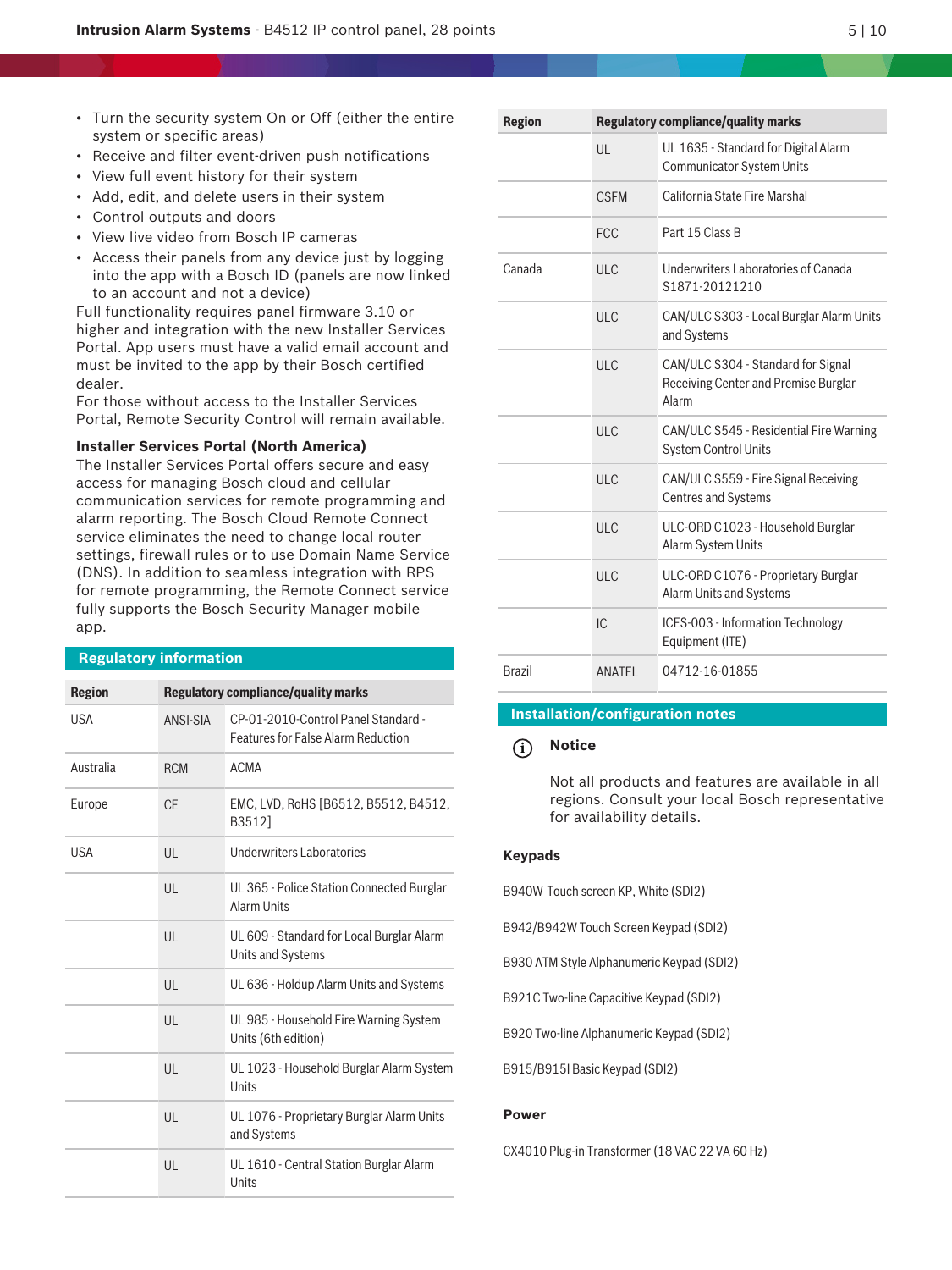ICP‑TR1822‑CAN Plug‑in Transformer (110 VAC primary, 18 VAC 22 VA secondary)

DE-45-18 Transformer

D126 Standby Battery (12 V, 7 Ah)

D1218 Battery (12 V, 18 Ah)

D122 Dual Battery Harness

D122 Dual Battery Harness with long leads

#### **Enclosures**

B10 Medium Control Panel Enclosure

B11 Small Control Panel Enclosure

B12 Mounting Plate for D8103 Enclosure

B8103 Universal Enclosure (requires a B12)

D8108A Attack Resistant Enclosure (requires a B12)

D8109 Fire Enclosure (requires a B12)

D8108A-CE Attack Resistant Enclosure with Built-in Transformer (requires a B12)

B-ENCL-1 Metal Enclosure Kit (includes B12 and transformer)

#### **Accessories**

B56 Keypad Surface Mount Box

B96 Keypad Trim Bezel

B99 USB Direct Connect Cable

B501-10 Interconnect wiring cables (pack of 10)

#### **Detectors**

FCC-380 Carbon Monoxide Detector

F220-P: Photoelectric Smoke Detector

F-220-PTH: Photoelectric/Heat Detector

FCP-OT320 Multisensor Detector Optical/Thermal

FCP-O320 Optical Smoke Detector

FCH-T320 Heat Detector

Bosch conventional detectors, including Professional Series, Blue Line Gen2, Blue Line, Classic Line, Commercial Line, and Ceiling Mount motion detectors, as well as glass break, seismic, request-to-exit, photoelectric, heat, and smoke detectors.

# **Modules**

B201 2-wire Powered Loop Module

B208 Octo-input Module

B308 Octo-output Module

B426 Conettix Ethernet Communication Module

B430 Plug-in Telephone Communicator

B440 Conettix Plug-in Cellular Communicators

B442 Conettix Plug-in Cellular Communicator (using GPRS)

B443 Conettix Plug-in Cellular Communicator (using HSPA+)

B444 Conettix Plug-in Cellular Communicator

B444-A Plug-in cell module, AT&T LTE

B444-V Plug-in cell module, Verizon LTE

B450 Conettix Plug-in Communicator Interface

B520 Auxiliary Power Supply Module

B810 wireless receiver (RADION)

B820 SDI2 Inovonics Interface Module

D113 Battery Lead Supervision Module

D125B Dual Class B Initiating Module

D129 Class A Initiating Module

D130 Auxiliary Relay Module

D132A Smoke Detector Reversing Relay Module

D133/D134 Relay Module

D135A Low Battery Disconnect Module

D185 Reverse Polarity Signaling Module

D192G Class "B", Style Y Bell Circuit Supervision

#### **Applications**

Remote Programming Software (RPS or RPS-LITE) v6.03 and higher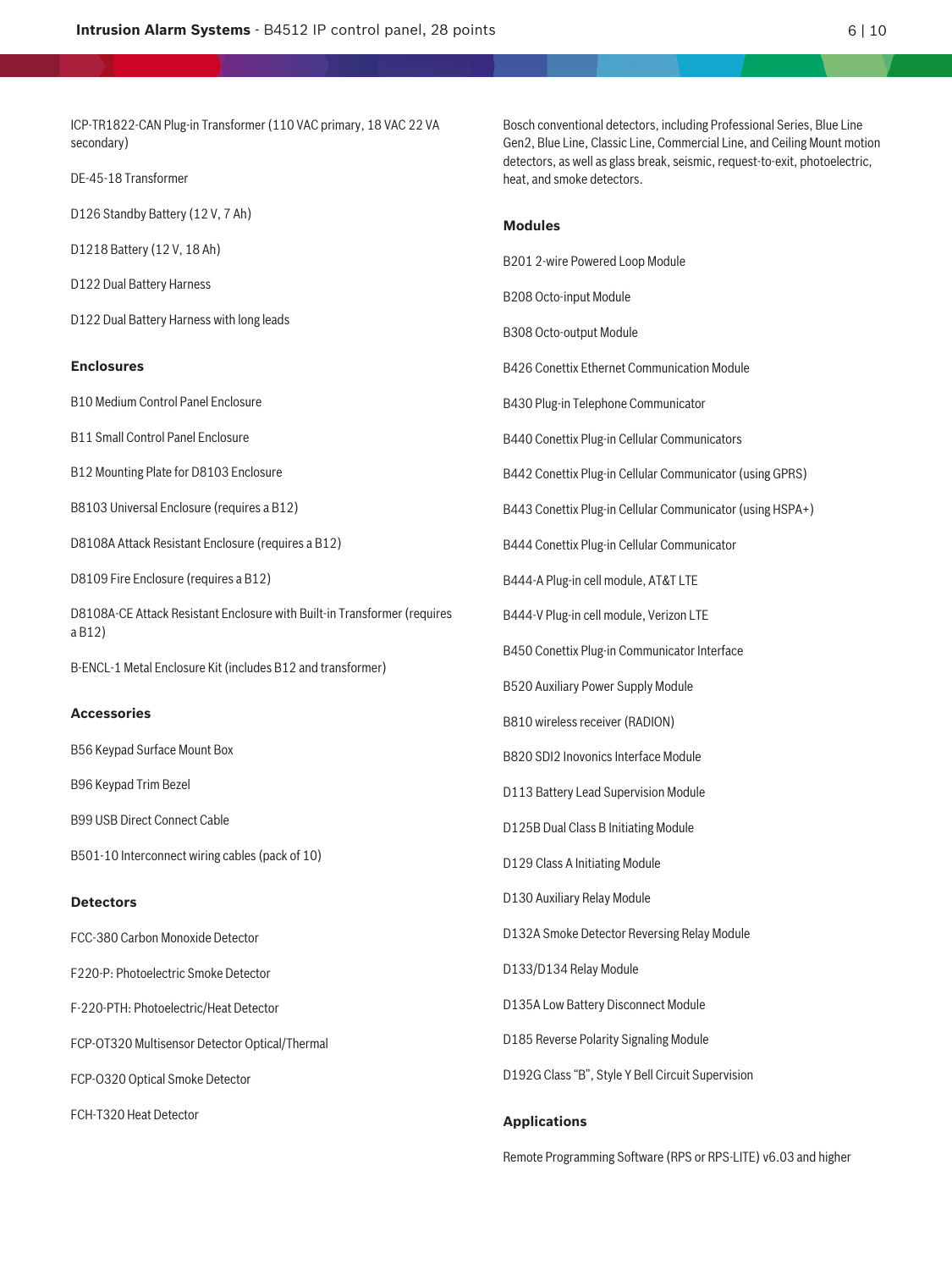Bosch Video Management System v5.5 and higher

Remote Security Control

#### **Conettix receivers**

(Managed and configured with Conettix D6200 Programming/ Administration Software v2.00)

Conettix D6600 Communications Receiver/Gateway (with only D6641 line cards installed) with CPU version 01.10.00

Conettix D6100IPv6 Communications Receiver/Gateway with CPU version 61.10.00

Conettix D6100i Communications Receiver/Gateway with CPU version 61.10.00

#### **RADION wireless from Bosch**

B810 wireless receiver (RADION)

RFBT-A/RFBT bill trap

RFDL-11-A/RFDL-11 TriTech motion detector

RFDW-RM-A/RFDW-RM recessed mount door/window contact

RFDW-SM-A/RFDW-SM surface mount door/window contact

RFGB-A/RFGB glass break detector

RFKF-A/RFKF two-button keyfob

RFKF-FBS-A/RFKF-FBS four-button keyfob

RFKF-TBS-A/RFKF-TBS two-button keyfob

RFPB-SB-A/ RFPB-SB single-button panic

RFPB-TB-A/RFPB-TB two-button panic

RFRP-A/RFRP repeater

RFHT-A Wireless heat detector

RFSM2-A Wireless smoke detector

RFCO-A Wireless CO detector

RFPR-12-A/RFPR-12 PIR motion detector

RFPR-C12-A/RFPR-C12 PIR curtain motion detector

RFUN-A/RFUN universal transmitter

**Inovonics Wireless**

B820 SDI2 Inovonics Interface Module

ENKIT-SDI2 SDI2 Inovonics Interface and Receiver Kit. Includes B820 and EN4200

EN1210 Universal Transmitter (Single-input)

EN1210EOL Universal Transmitter with EOL Resistor

EN1210W Door-Window Transmitter with Reed Switch

EN1215EOL Universal Transmitter with Wall Tamper, Reed Switch, and EOL Resistor

EN1223D Water‑resistant Pendant Transmitter (Double‑button)

EN1223S Water‑resistant Pendant Transmitter (Single‑button)

EN1224-ON Multiple-Condition Pendant Transmitter

EN1233D Necklace Pendant Transmitter (Double-button)

EN1233S Necklace Pendant Transmitter (Single-button)

EN1235D Beltclip Pendant Transmitter (Double-button)

EN1235DF Fixed-location Transmitter (Double-button)

EN1235S Beltclip Pendant Transmitter (Single-button)

EN1235SF Fixed-location Transmitter (Single-button)

EN1247 Glass-break Detector Transmitter

EN1249 Bill Trap Transmitter

EN1242 Smoke Detector Transmitter

EN1260 Wall Mount Motion Detector

EN1261HT High Traffic Motion Detector

EN1262 Motion Detector with Pet Immunity

EN1265 360° Ceiling Mount Motion Detector

EN4200 Serial Receiver

EN5040-T High Power Repeater with Transformer

#### **Parts included**

| Quantity | <b>Component</b>                                         |
|----------|----------------------------------------------------------|
|          | Control panel                                            |
|          | Literature pack:                                         |
|          | UL Installation Guide<br>$\bullet$                       |
|          | ULC Installation Guide (English and French)<br>$\bullet$ |
|          | Owner's Manual                                           |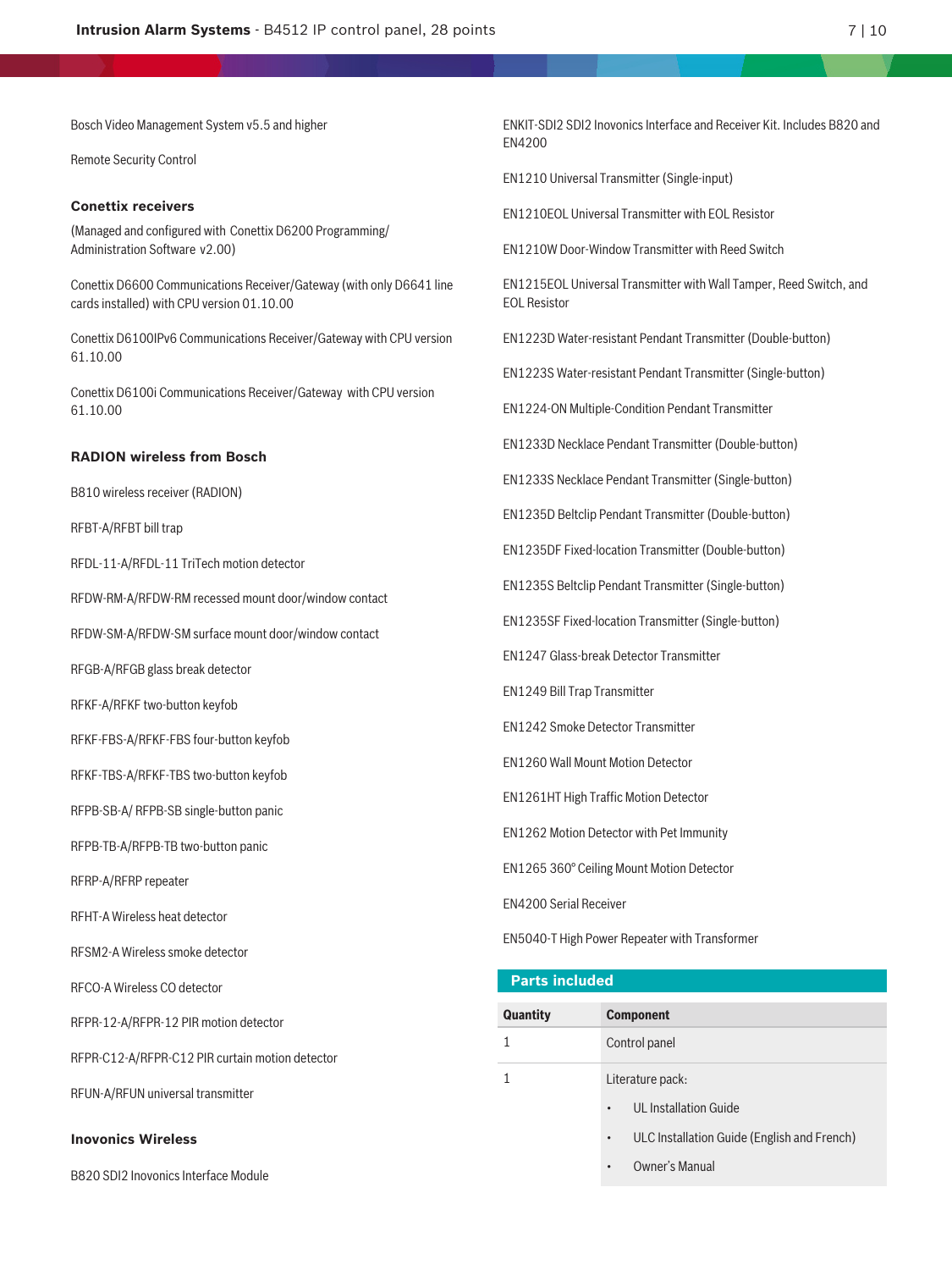| Quantity                                                                          | <b>Component</b>                       |                                             | <b>Network</b>                                       |
|-----------------------------------------------------------------------------------|----------------------------------------|---------------------------------------------|------------------------------------------------------|
|                                                                                   | <b>Release Notes</b>                   |                                             | Ethernet type                                        |
|                                                                                   |                                        | SIA Quick Reference Guide                   |                                                      |
|                                                                                   | <b>Quick Installation Guide</b>        |                                             | <b>Ordering infor</b>                                |
| $\mathbf{1}$                                                                      |                                        | Literature CD containing product literature | B4512 IP conti                                       |
| $\mathbf{1}$                                                                      |                                        | Wiring label for enclosure door             | Supports up to<br>areas for intrus                   |
| $\mathbf{1}$                                                                      | Hardware pack:                         |                                             | Order number<br>B4512   F.01U.32                     |
|                                                                                   | Mounting clips<br>٠                    |                                             | F.01U.390.778                                        |
|                                                                                   | $1 k\Omega$ EOL resistors<br>$\bullet$ |                                             | <b>Accessories</b><br><b>B520 Auxiliary</b>          |
|                                                                                   | <b>Battery wires</b><br>$\bullet$      |                                             | Provides auxilia                                     |
|                                                                                   | $\bullet$                              | Four #6 x 3/4 in self threading screws      | modules.<br>Order number                             |
|                                                                                   | <b>Technical specifications</b>        |                                             | B520   F.01U.172<br><b>B201 2-Wire P</b>             |
| <b>Capacity</b>                                                                   |                                        |                                             | The module pro<br>circuit. The mo                    |
| Number of points                                                                  |                                        | 28                                          | smoke detecto<br>devices to the                      |
| Number of areas                                                                   |                                        | $\overline{2}$                              | Order number<br>B201   F.01U.323                     |
| Number of events                                                                  |                                        | 512                                         | <b>B208 SDI2 8-In</b><br>Provides 8 pro              |
| Number of users                                                                   |                                        | 33                                          | Order number<br>B208   F.01U.385                     |
| Number of outputs<br>Number of on-board outputs                                   |                                        | 27                                          | F.01U.323.801<br><b>B308 SDI2 8-0</b>                |
|                                                                                   |                                        | 3                                           | Provides 8 prog<br>Order number<br>B308   F.01U.385  |
| Number of SKEDs                                                                   |                                        | 5                                           | F.01U.323.802<br><b>B810 Wireless</b>                |
| Number of IP cameras                                                              |                                        | $\overline{2}$                              | Receives RF sig                                      |
| <b>Electrical</b>                                                                 |                                        |                                             | repeaters, and<br>use with comp<br>Order number      |
| Current consumption (mA)                                                          |                                        | $125 \text{ mA} - 155 \text{ mA}$           | B810   F.01U.323                                     |
| Input voltage (VAC)                                                               |                                        | 16.50 VAC - 18 VAC                          | D122 Dual bat<br>Harness with c<br>parallel) to a co |
| Maximum auxiliary output current<br>(mA)                                          |                                        | 800 mA                                      | Order number<br>D122   4.998.800                     |
| Nominal voltage (VDC)                                                             |                                        | 12 VDC                                      | D122L Dual ba<br>Harness with c                      |
| Output current (A)                                                                |                                        | $0A - 1.30A$                                | $(89 \text{ cm})$ . Conne<br>compatible cor          |
| <b>Environmental</b>                                                              |                                        |                                             | Order number<br>D122L   4.998.14                     |
| Operating temperature (°C)                                                        |                                        | $0^{\circ}$ C – 49 $^{\circ}$ C             | D126 Battery,<br>A rechargeable                      |
| Operating temperature (°F)<br>Operating relative humidity, non-<br>condensing (%) |                                        | 32 °F - 122 °F                              | secondary pow<br>functions.<br>Order number          |
|                                                                                   |                                        | $5% - 93%$                                  | D126   4.998.125                                     |

10/100BASE-T

# **rmation**

| <b>B4512 IP control panel, 28 points</b><br>Supports up to 28 points, 3 on-board outputs, and 2<br>areas for intrusion, residential fire. On-board Ethernet.<br>Order number<br>B4512   F.01U.323.782<br>F.01U.390.778                                     | Asset Key Vepos   |               |
|------------------------------------------------------------------------------------------------------------------------------------------------------------------------------------------------------------------------------------------------------------|-------------------|---------------|
| Accessories<br>B520 Auxiliary power supply module, 2A 12V<br>Provides auxiliary power to 12 VDC devices or to SDI2                                                                                                                                         |                   |               |
| modules.<br>Order number<br>B520   F.01U.172.941                                                                                                                                                                                                           | Asset Key         | Vepos         |
| <b>B201 2-Wire Powered Loop</b><br>The module provides a single powered initiating device<br>circuit. The module supports compatible 12 V 2-wire<br>smoke detectors. It also supports connecting burglary<br>devices to the control panel.<br>Order number | Asset Key         | Vepos         |
| B201   F.01U.323.798<br><b>B208 SDI2 8-Input Expansion Module</b>                                                                                                                                                                                          |                   |               |
| Provides 8 programmable inputs.<br>Order number<br>B208   F.01U.385.671 F.01U.397.024<br>F.01U.323.801                                                                                                                                                     | Asset Key Vepos   |               |
| <b>B308 SDI2 8-Output Expansion Module</b><br>Provides 8 programmable relays.<br>Order number<br>B308   F.01U.385.672 F.01U.397.025<br>F.01U.323.802                                                                                                       | Asset Key Vepos   |               |
| <b>B810 Wireless SDI2 bus interface</b><br>Receives RF signals from RADION transmitters,<br>repeaters, and glassbreaks. Operates at 433.42 MHz. For<br>use with compatible SDI2 bus control panels.<br>Order number<br>B810   F.01U.323.799 F.01U.383.394  | Asset Key Vepos   |               |
| <b>D122 Dual battery harness</b><br>Harness with circuit breaker. Connects two batteries (in<br>parallel) to a compatible control panel.<br>Order number<br>D122   4.998.800.378                                                                           | Asset Key         | Vepos         |
| D122L Dual battery harness, long<br>Harness with circuit breaker and leads measuring 35 in.<br>(89 cm). Connects two batteries (in parallel) to a<br>compatible control panel in a separate enclosure.<br>Order number<br>D122L   4.998.140.606            | Asset Key Vepos   |               |
| D126 Battery, 12V 7Ah<br>A rechargeable sealed lead-acid power supply used as a<br>secondary power supply or in auxiliary or ancillary<br>functions.                                                                                                       |                   |               |
| Order number<br>D126   4.998.125.825                                                                                                                                                                                                                       | Asset Key<br>4011 | Vepos<br>6845 |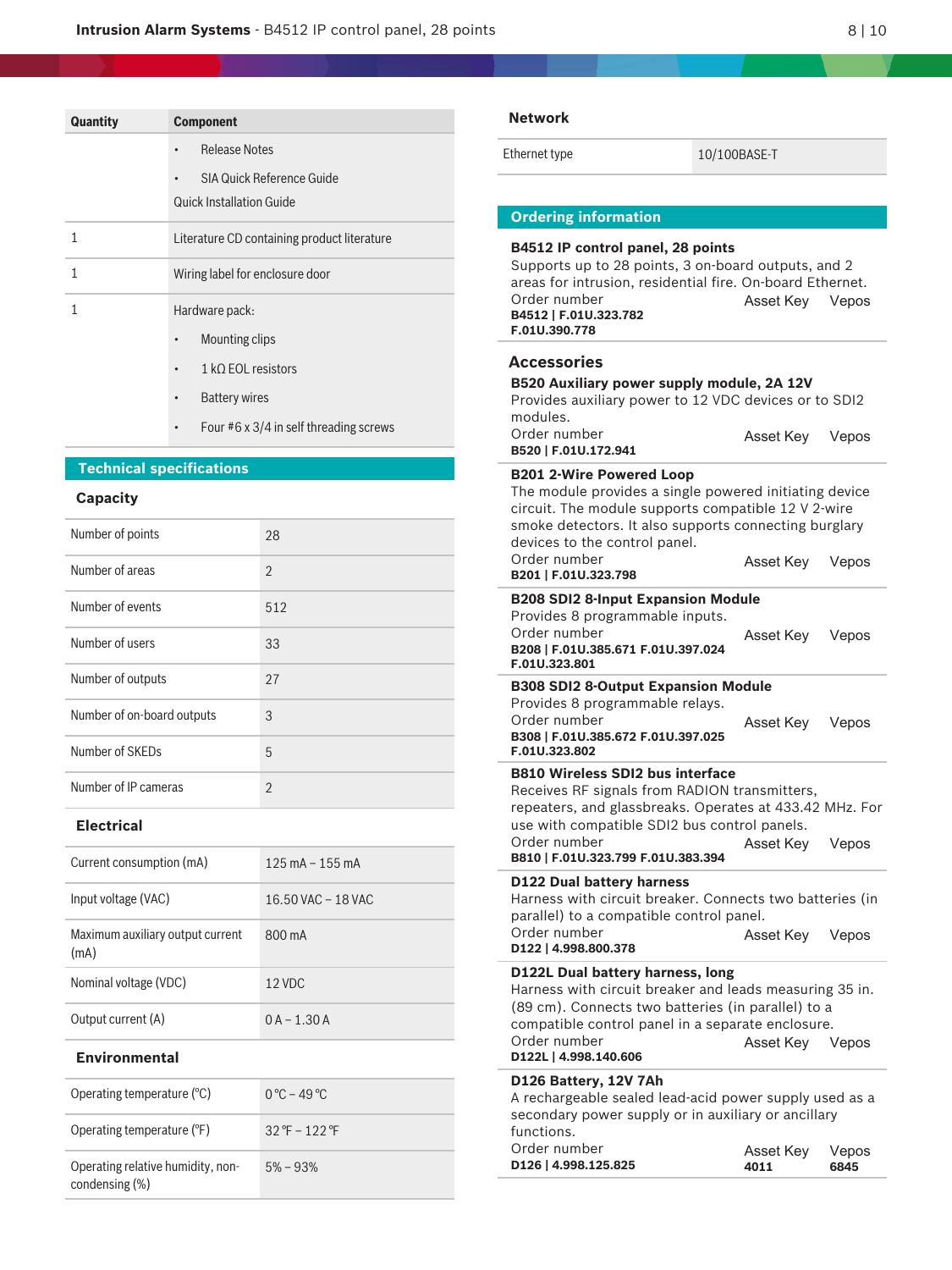Y.

| D1218 Battery, 12V 18Ah<br>The D1218 is a 12 V 18 Ah sealed lead-acid battery with<br>two bolt-fastened terminals. It is used for standby and<br>auxiliary power. It connects to a compatible control<br>panel using a D122 or D122L Dual battery harness.<br>Order number<br>D1218   4.998.125.820 | Asset Key              | Vepos          | <b>D80041</b><br>For appl<br>in an en<br>panels a<br>Order ni<br>D8004   4<br><b>D101 Er</b>                     |
|-----------------------------------------------------------------------------------------------------------------------------------------------------------------------------------------------------------------------------------------------------------------------------------------------------|------------------------|----------------|------------------------------------------------------------------------------------------------------------------|
| CX4010 Transformer, plug-in, 18V 22VA<br>For use in North America. 110 VAC primary voltage input.<br>18 VAC, 22 VA secondary input.<br>Order number                                                                                                                                                 | Asset Key              | Vepos          | Short-bo<br>D <sub>102</sub> (#<br>Order ni<br>D101   4.                                                         |
| CX4010   F.01U.020.504<br>ICP-TR1822-CAN Transformer, plug-in, 18V 22VA,<br>Canada<br>For use in Canada. 110 VAC primary voltage input. 18<br>VAC, 22 VA secondary input.                                                                                                                           |                        |                | <b>D110 Ta</b><br>Screw-o<br>in packa<br>Order ni<br>D110   F.                                                   |
| Order number<br>ICP-TR1822-CAN   F.01U.005.574<br><b>B8103 Universal enclosure, white</b><br>White steel enclosure measuring 41 cm x 41 cm x 9 cm<br>$(16$ in. x 16 in. x 3.5 in.).<br>Order number                                                                                                 | Asset Key<br>Asset Key | Vepos<br>Vepos | <b>ICP-EZT</b><br>Combina<br>addition<br>Order ni<br><b>ICP-EZTS</b><br>F.01U.00                                 |
| B8103   F.01U.300.149<br>D8108A Attack resistant enclosure, large, grey<br>Grey steel enclosure measuring 41.5 cm x 41.5 cm x<br>9 cm (16 in. x 16 in. x 3.5 in.).<br>UL Listed. Includes a lock and key set.<br>Order number                                                                       | Asset Key              | Vepos          | <b>B99 USI</b><br>Male A t<br>control<br>Order ni<br>B99   F.0<br><b>B915 Ba</b>                                 |
| D8108A   4.998.125.920<br>D8109 Fire enclosure, 16x16x3.5", red<br>Red enclosure, 16in. x 16in. x 3.5in. (41cm x 41cm x<br>9cm), 16 gauge (1.5mm) cold-rolled steel, full-length<br>hinge, D101F lock and 2 D102F keys, UL Listed for<br>commercial fire/burglary applications.<br>Order number     | Asset Key              | Vepos          | Two-line<br>function<br>Available<br>German<br>Spanish<br>Order ni<br>B915   F.                                  |
| D8109   4.998.800.205<br>B10 Steel enclosure, medium, white<br>White, steel enclosure. Accepts an optional lock and<br>tamper switch. Measures 35.6 cm x 31.8 cm x 7.6 cm (14<br>in $x$ 12.5 in $x$ 3 in).<br>Order number<br>B10   F.01U.268.495<br><b>B11 Steel enclosure, small, white</b>       | Asset Key Vepos        |                | <b>B915IL</b><br>Two-line<br>keys.<br>Available<br>German<br>Spanish<br>Order ni<br><b>B915I   F</b><br>F.01U.38 |
| White, steel enclosure. Accepts an optional lock and<br>tamper switch. Measures 27.8 cm x 25.9 cm x 8.32 cm<br>$(10.9 \text{ in } x 10.2 \text{ in } x 3.3 \text{ in}).$<br>Order number<br>B11   F.01U.262.005                                                                                     | Asset Key              | Vepos          | B920 2  <br>Two-line<br>Available<br>Hungaria<br>Order ni                                                        |
| <b>B12 Mounting plate for D8103 enclosure</b><br>Required for mounting select control panels and other<br>devices in B8103, D8103, D8108A, D8109, and BATB<br>Battery Box enclosures.<br>Order number<br>B12   F.01U.260.846                                                                        | Asset Key              | Vepos          | B920   F.<br><b>B921C1</b><br>Two-line<br>touch ke<br>Available                                                  |
| <b>B-ENCL-1 Metal Enclosure kit w/transformer</b><br>White steel enclosure with installed 220 VAC<br>transformer.<br>Order number<br>B-ENCL-1   F.01U.322.491                                                                                                                                       | Asset Key              | Vepos          | Hungaria<br>Order ni<br>B921C   I<br>F.01U.38                                                                    |

| D8004 Transformer enclosure kit, grey<br>For applications that might require a remote transformer<br>in an enclosure. Can be used with B Series control<br>panels and D9412GV4/D7412GV4 control panels.<br>Order number<br>D8004   4.998.140.404                                                     | Asset Key Vepos |       |
|------------------------------------------------------------------------------------------------------------------------------------------------------------------------------------------------------------------------------------------------------------------------------------------------------|-----------------|-------|
| D101 Enclosure lock and key set<br>Short-body lock set with one key supplied. Uses the<br>D102 (#1358) replacement key.                                                                                                                                                                              |                 |       |
| Order number<br>D101   4.998.800.200                                                                                                                                                                                                                                                                 | Asset Key Vepos |       |
| D110 Tamper switch for enclosure, 2pcs<br>Screw-on tamper switch that fits all enclosures. Shipped<br>in packages of two.<br>Order number                                                                                                                                                            |                 |       |
| D110   F.01U.246.707 4.998.137.947                                                                                                                                                                                                                                                                   | Asset Key       | Vepos |
| <b>ICP-EZTS Dual tamper switch</b><br>Combination tamper switch with a wire loop for<br>additional tamper outputs.                                                                                                                                                                                   |                 |       |
| Order number<br>ICP-EZTS   F.01U.217.038<br>F.01U.003.526                                                                                                                                                                                                                                            | Asset Key Vepos |       |
| <b>B99 USB direct connect cable</b><br>Male A to Male A USB cable for local programming of<br>control panels with on-board USB ports.                                                                                                                                                                |                 |       |
| Order number<br>B99   F.01U.278.853                                                                                                                                                                                                                                                                  | Asset Key Vepos |       |
| <b>B915 Basic Keypad</b><br>Two-line alphanumeric basic keypad with language<br>function keys.<br>Available languages: English, Chinese, Dutch, French,<br>German, Greek, Italian, Hungarian, Polish, Portuguese,<br>Spanish, Swedish.<br>Order number<br>B915   F.01U.385.667 F.01U.323.784         | Asset Key       | Vepos |
| <b>B915I LCD keypad, icon keys, SDI2</b><br>Two-line alphanumeric basic keypad with icon function<br>keys.                                                                                                                                                                                           |                 |       |
| Available languages: English, Chinese, Dutch, French,<br>German, Greek, Italian, Hungarian, Polish, Portuguese,<br>Spanish, Swedish.                                                                                                                                                                 |                 |       |
| Order number<br>B915I   F.01U.315.437<br>F.01U.385.666                                                                                                                                                                                                                                               | Asset Key Vepos |       |
| B920 2 Line Alpha Numeric Keypad (SDI2)<br>Two-line alphanumeric keypad<br>Available languages: English, Dutch, French, German,<br>Hungarian, Italian, Portuguese, Spanish, Swedish.<br>Order number<br>B920   F.01U.385.668 F.01U.323.785                                                           | Asset Key Vepos |       |
| B921C Two-line Keypad w/Touch keys, Inputs<br>Two-line alphanumeric keypad with inputs and capacitive<br>touch keys in black.<br>Available languages: English, Dutch, French, German,<br>Hungarian, Italian, Portuguese, Spanish, Swedish.<br>Order number<br>B921C   F.01U.323.786<br>F.01U.385.734 | Asset Key       | Vepos |